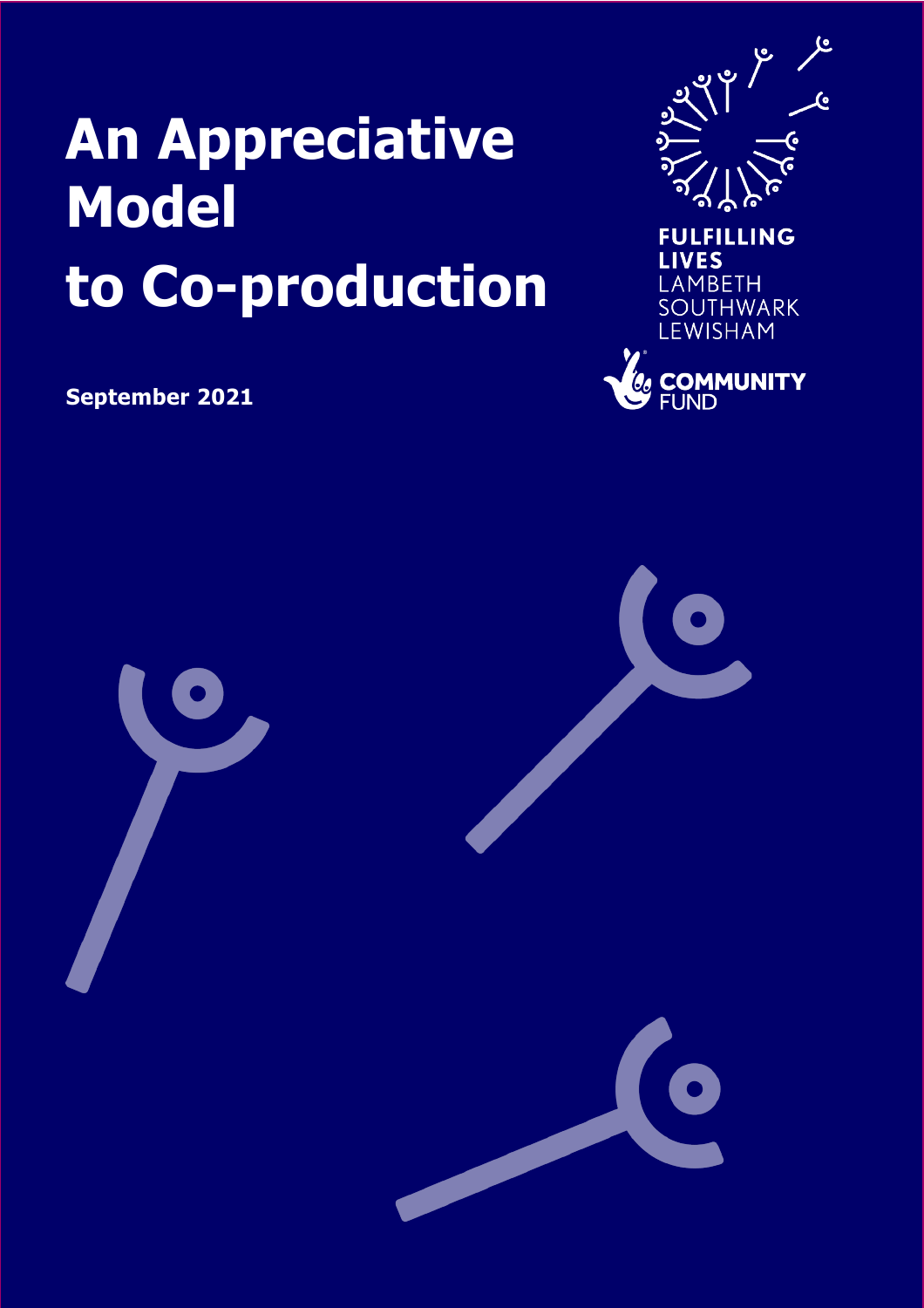

Fulfilling Lives Lambeth, Southwark and Lewisham is funded by The National Lottery Community Fund and is part of the National Fulfilling Lives Programme. This is a £112 million investment over 8 years supporting people who are experiencing multiple disadvantage; the people we work with have a combination and interconnected needs of mental ill-health, are homeless/or at risk of homelessness, substance use and/or contact with the criminal justice system.

We acknowledge that the system doesn't work for everyone – particularly people who experience greater levels of disadvantage.

Certitude is the lead agency of the programme, delivering the programme in partnership with Thames Reach and strategic partners; South London and Maudsley NHS Trust and the three boroughs of Lambeth, Southwark and Lewisham.

Our three core aims are:

- Co-production: Giving equal value to the voices of both the decision makers and the people we support, so that all opinions are heard and respected equally.
- Service delivery: Working alongside people and services learning and testing different interventions to change the lives of people experiencing multiple disadvantages for the better – now and in the future.
- System change: Making an impact on the way people are supported by influencing policy and practice, locally and nationally.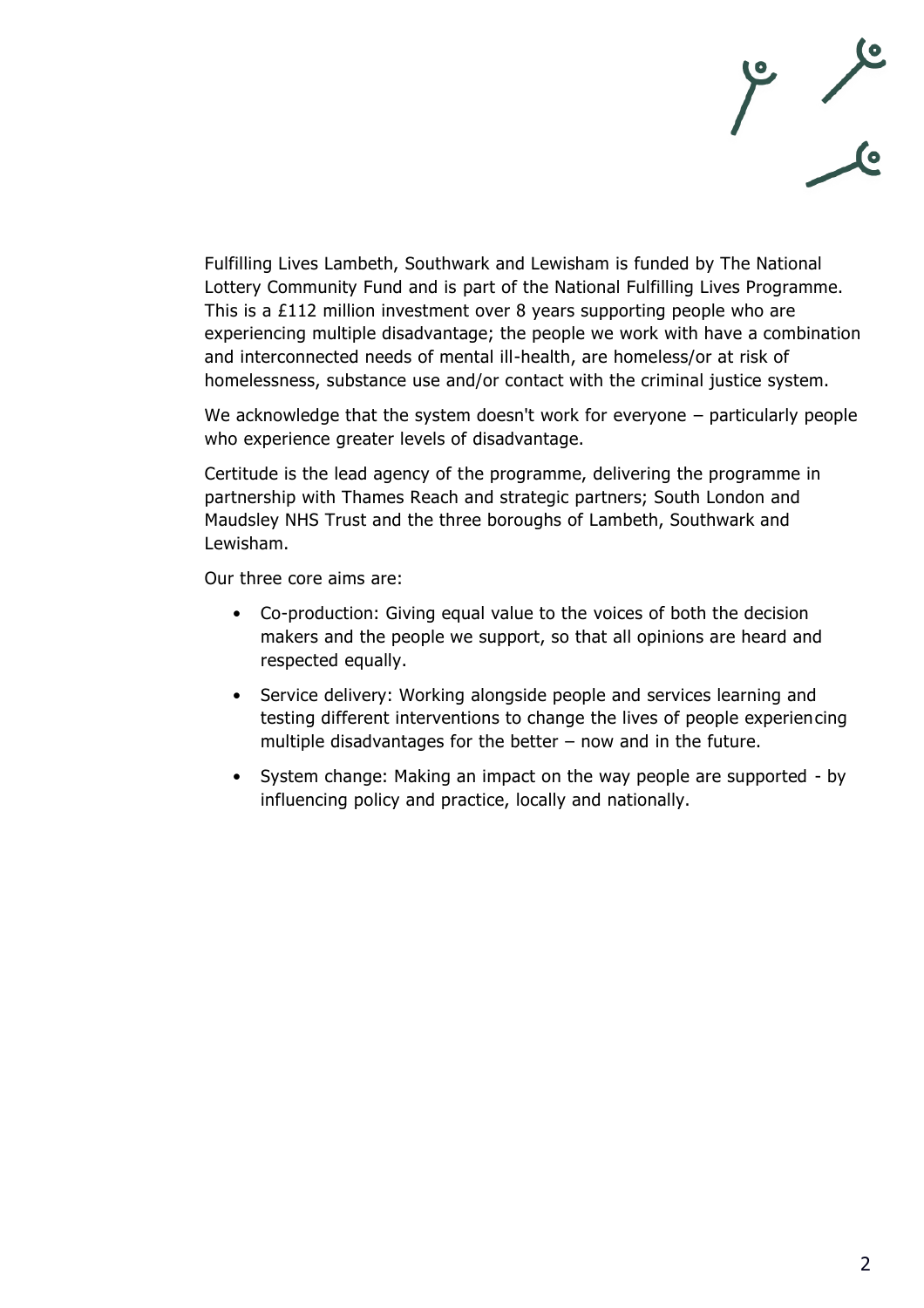# **Introduction**

The term co-production can be used to describe a wide range of different activities. In its most simple terms, it means working together to find a solution, make a change or improve something. At Fulfilling Lives Lambeth Southwark and Lewisham (LSL), we believe key principles that underpin coproduction are building trusting relationships, having a clear and shared purpose, working to people's strengths and valuing lived and learned experience equally. We believe in the importance of giving equal value to the voices of both decision makers and people with lived experience, recognising and understanding power dynamics and how they impact our relationships and how we interact with others in professional and personal settings. We also believe that kindness and compassion are essential to co-production, to bring people together and understand different perspectives.

Fulfilling Lives LSL recently piloted an appreciative inquiry model to bring together practitioners and people with lived experience to co-design a gender-informed drug and alcohol service. The aim of this report is to explore the success of using the appreciative inquiry model in co-production and to share our learning.

#### **Section 1: About the workshops**

We identified that women being supported by Fulfilling Lives LSL were reporting barriers to accessing drug and alcohol treatment in one of our local boroughs. Women found that the structure of assessments, waiting periods, and the male dominated environment were key factors in these barriers and resulted in women dropping out of treatment, high levels of script re-starts and continued levels of serious risk.

We wanted to find a way to bring women with lived experience, practitioners and commissioners together to increase the depth of understanding for all parties so that the barriers to access experienced by women facing multiple disadvantage could be explored and overcome.

We heard that various initiatives had been tried in the past without using a coproduction approach: these had not been perceived as successful by either professionals or those accessing the service. We believed that by co-creating and involving all stakeholders including people with lived experience we could bring in new ideas that would lead to more sustainable service design and positive outcomes for women.

Fulfilling Lives LSL facilitated a series of six workshops using an Appreciative Inquiry (AI) approach, with the aim of co-creating a gender-informed pilot to address the barriers identified to access to treatment for women.

## **Appreciative Inquiry**

Appreciative Inquiry (AI) is a collaborative, strengths-based approach designed to create changes in services or systems. It was developed to challenge the traditional approach to problem-solving, which often deficit focused. Below is a definition of  $\mathsf{AI}^1$  :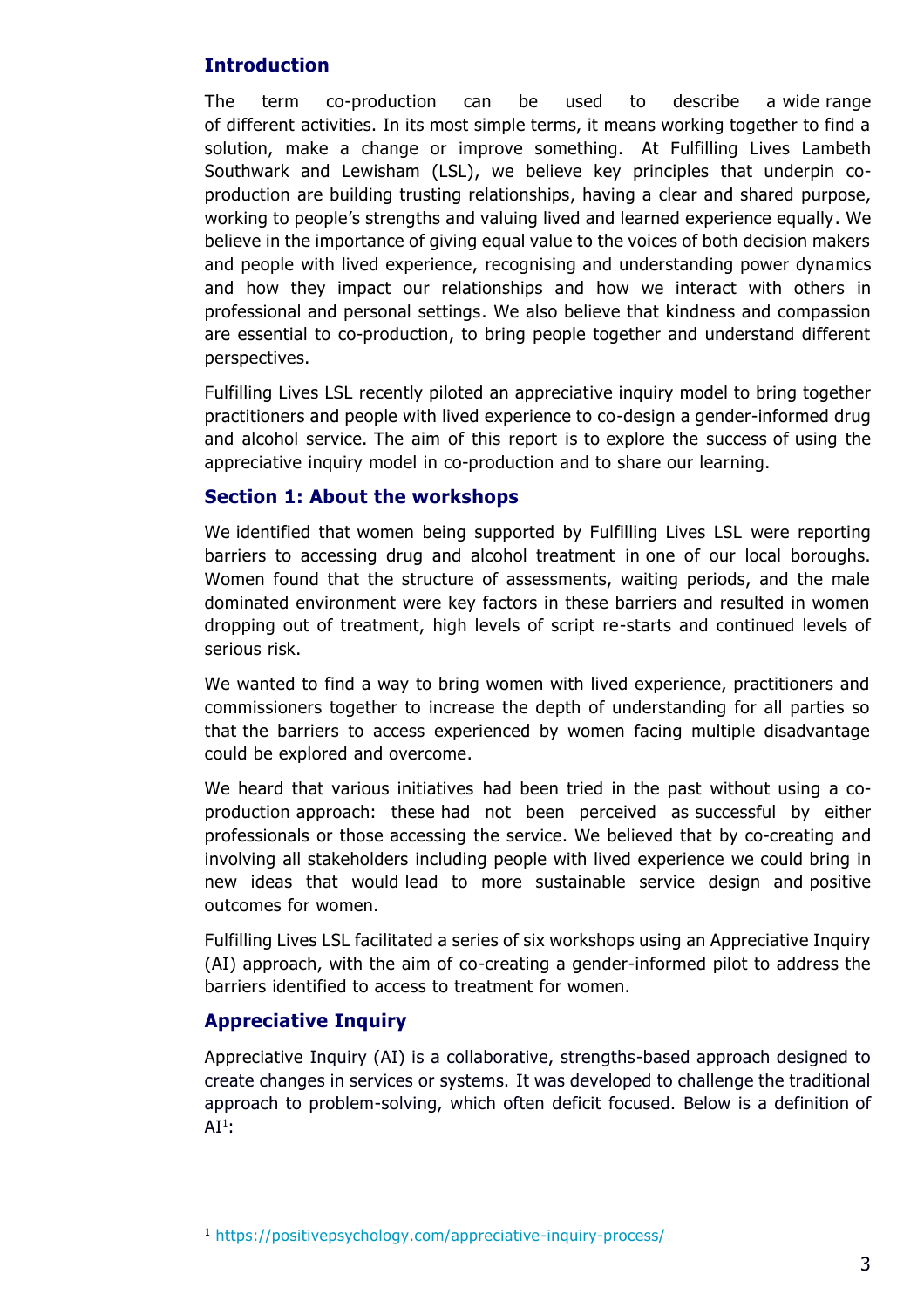"Appreciative Inquiry is a way to engage groups of people in self-determined change. It focuses on what's working, rather than what's not working, and leads people to co-designing their future".

We chose AI for the workshop design as it allowed the facilitators to work with the group to identify and develop innovative ideas rather than focus on the barriers and problems they had experienced.

We already had collected evidence around systemic barriers to women accessing drug and alcohol treatments prior to the workshops that we had gathered through consultation and shared learning events. Consultations highlighted that it can be difficult for people to imagine positive change; it is easy to talk about what isn't working but harder to identify what would work.

The workshops were not designed to ignore the negative experiences of participants, and time was given in the second workshop to express these first-hand; it is important not to dismiss these experiences, but to also help people identify what has worked however insignificant it may feel using the AI model to help to develop solutions.

The workshops were designed around the Appreciative Inquiry 4-D cycle:



# **Appreciative Inquiry Process**

#### **Initial workshop development**

The workshops were attended by seven women; four of whom have lived experience of using services and three who are current practitioners in drug services. They were co-facilitated by two members of the Fulfilling Lives LSL Community Team which is composed with people who have lived experience.

<sup>2</sup> This image was taken from<http://rayjay.tv/appreciative-inquiry/>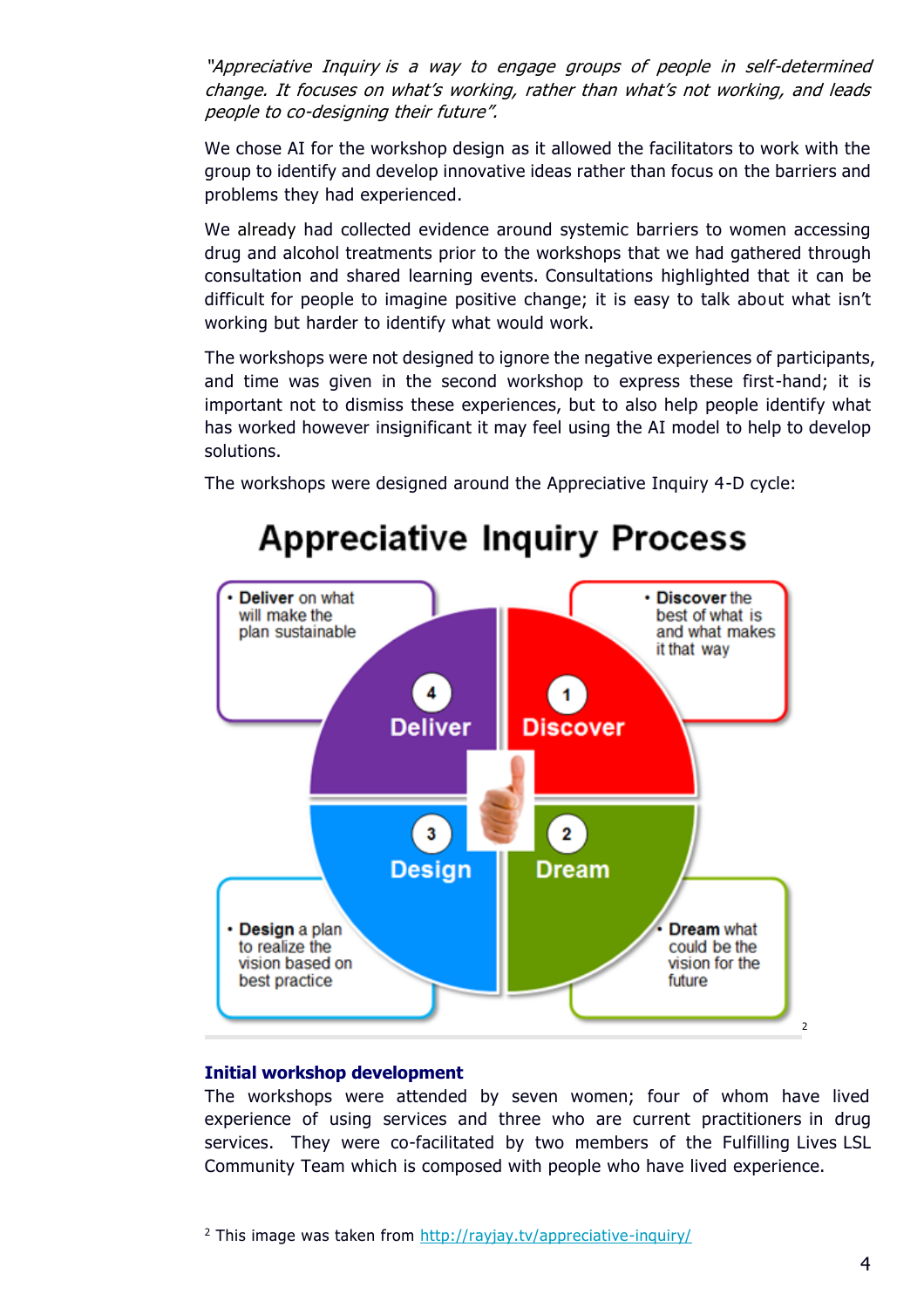Due to the restrictions resulting from the COVID-19 pandemic, the workshops took place over Zoom. We chose to keep the group numbers small to create an intimate space where all the participants felt at ease, and that their views, experiences, and contributions were heard and held with equal value.

We recognised that it might be the first time that they had worked in this way and that this could potentially create challenges or conflict including opposing opinions and disagreements during discussions. We also used group discussion and online planning tools such as Miro to visualise ideas and capture feedback.

The participants were supported to co-create a group agreement in the first workshop to mitigate any risks and to help identify what was needed to keep the space safe. We felt that it was important for the cohesion of the group to acknowledge and surface any unspoken power dynamics and recognise the difference in experience, knowledge, and perspective before moving forward with the work.

Throughout the remaining five workshops, the group followed the 4-D cycle.

- Discovery: the workshop participants talked about what had worked for them and gave examples of what they identified as good practice.
- Dream: the participants focused on blue sky thinking and building on what they felt was working, they considered what they would want if there were no limitations. No ideas were off the table.
- Design: the participants looked at the gap between what currently exists and what it is that they wanted to see happen. They identified where there was leverage for change.
- Deliver: The group pinned down actionable points and created the recommendations they felt would lead to positive changes in the current service design.

The result of the workshops was a co-created service design and recommendations for women's drug and alcohol treatment.

#### **Section 2: the impact of the workshops**

The workshops created a level playing field and a chance for all participants to understand each other's experiences, both good and bad. Combining ideas and bringing together practitioners and women with lived experience produced a better outcome than if one of the groups had worked on the project alone. The service design was comprehensive, well-considered, and met the needs of all those using and working at the service.

Participants reported feeling happy to be part of something that could have such a positive impact on the lives of other women, those accessing the service, and practitioners.

"I felt as though the workshop was a safe space, my past was valuable, and I was not ashamed to share my experiences." Person with lived experience

"I believe involving clients and different organisations has been beneficial." Practitioner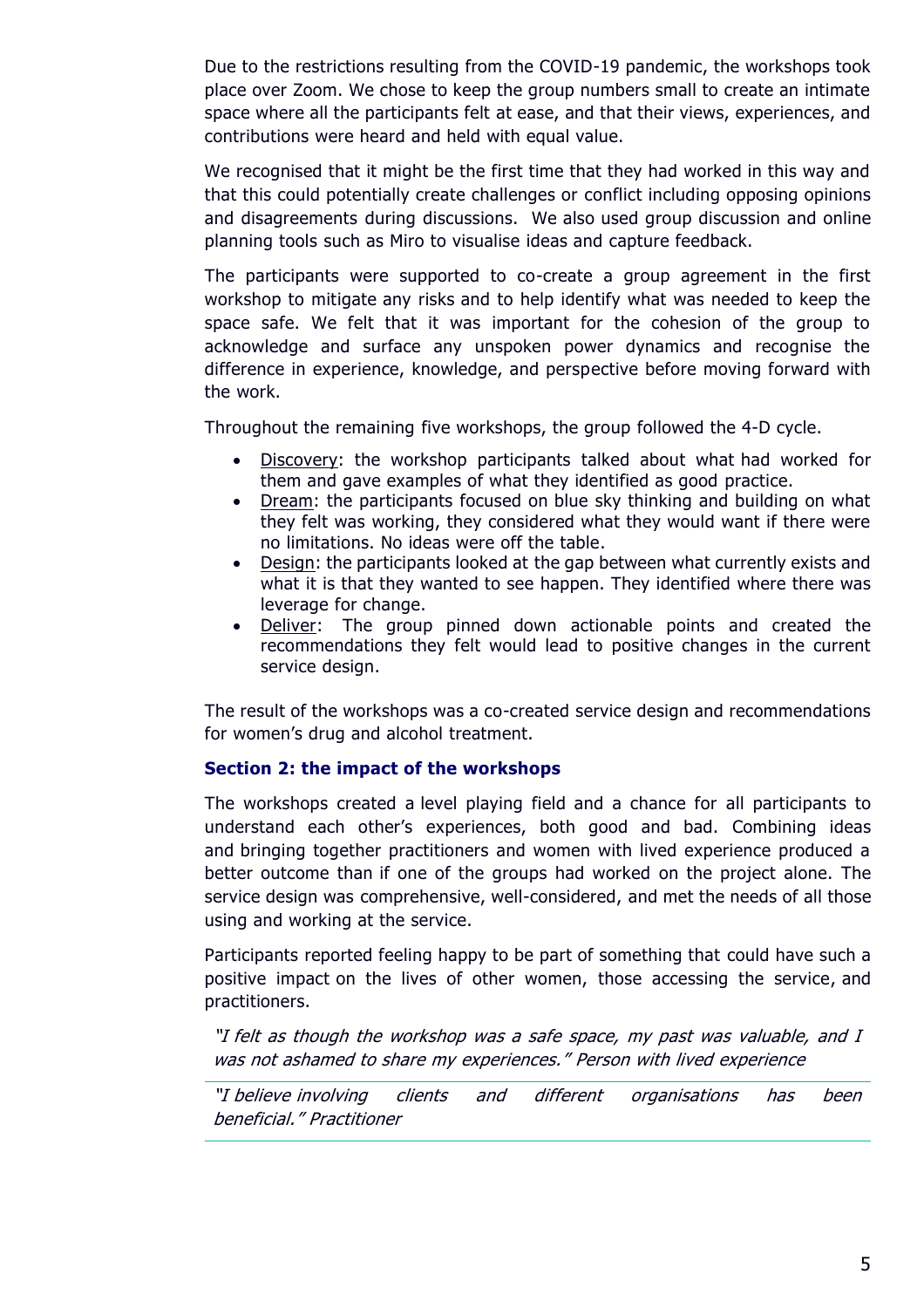"It was really enjoyable experience, there was no 'us and them', the staff, Fulfilling Lives, and the women and I who participated got on really well, everyone contributed equally, and it was interesting to hear the staff perspective on things. I felt throughout that we were making <sup>a</sup> real difference and designing <sup>a</sup> safe space for women." Person with lived experience

"It was enjoyable, informative and exciting. It was a new and different experience for us all. It was a great discussion and space to brainstorm." Practitioner

"I have found it really good; it's been a really positive experience having a forum in which there isn't a hierarchy." Practitioner

# **Recommendations: For using Appreciative Inquiry as a model to coproduce**

- **Have a clear and shared purpose**: Share the model with participants and explain how you see the process working. Respond to feedback and be prepared to be flexible.
- **Manage Expectations**: Be transparent and honest about why you want to do the work and what is achievable.
- **Create a group agreement**: Use the initial session to create a group agreement. If people feel safe and understand the boundaries of the workshop, they are more likely to feel free to talk without judgement.
- **Surface and explore power dynamics**: These can be difficult or uncomfortable conversations to have. However, imbalances of power need to be discussed to allow participants to build trust and overcome any barriers that may impact the work.
- **Value Lived and Learned Experiences equally**: Everyone has something important to share and we can all learn something from others.
- **Allocate time**: Each part of the cycle can be allocated more than one meeting, don't rush the process. Don't underestimate the amount of administrative work that needed between sessions. Give yourself ample time to plan, prepare and reflect.
- **Seek to include other voices**: Remember a person with lived experience does not represent all people with lived experiences, a practitioner does not represent all practitioners. Look for ways to include other voices, such as consulting more widely on the outcome of the workshops throughout the process.
- **Capture and summarise**: Write up each workshop and share them with the group, check that what you have captured matches their experience. Write recommendations together.
- **Support well-being**: Have meaningful and unhurried check-ins and checkouts at the beginning and end of each workshop. Understand what people are bringing with them into the space. Offer support outside of the workshops in case people are impacted in ways that they are not happy sharing with the group.
- **Accessibility**: Make sure that everyone has the tools to be equal participants in the process whether this is in person or digital. This may include providing training or preparation, equipment or renumeration for volunteers, and considering the time implications on professionals' workloads.
- **Trauma, gender and culture** embed trauma-, gender- and culturallyinformed principles throughout the process. This means considering the physical, psychological and emotional safety and wellbeing of all involved and how previous experiences of trauma, gender or culture might impact their participation.